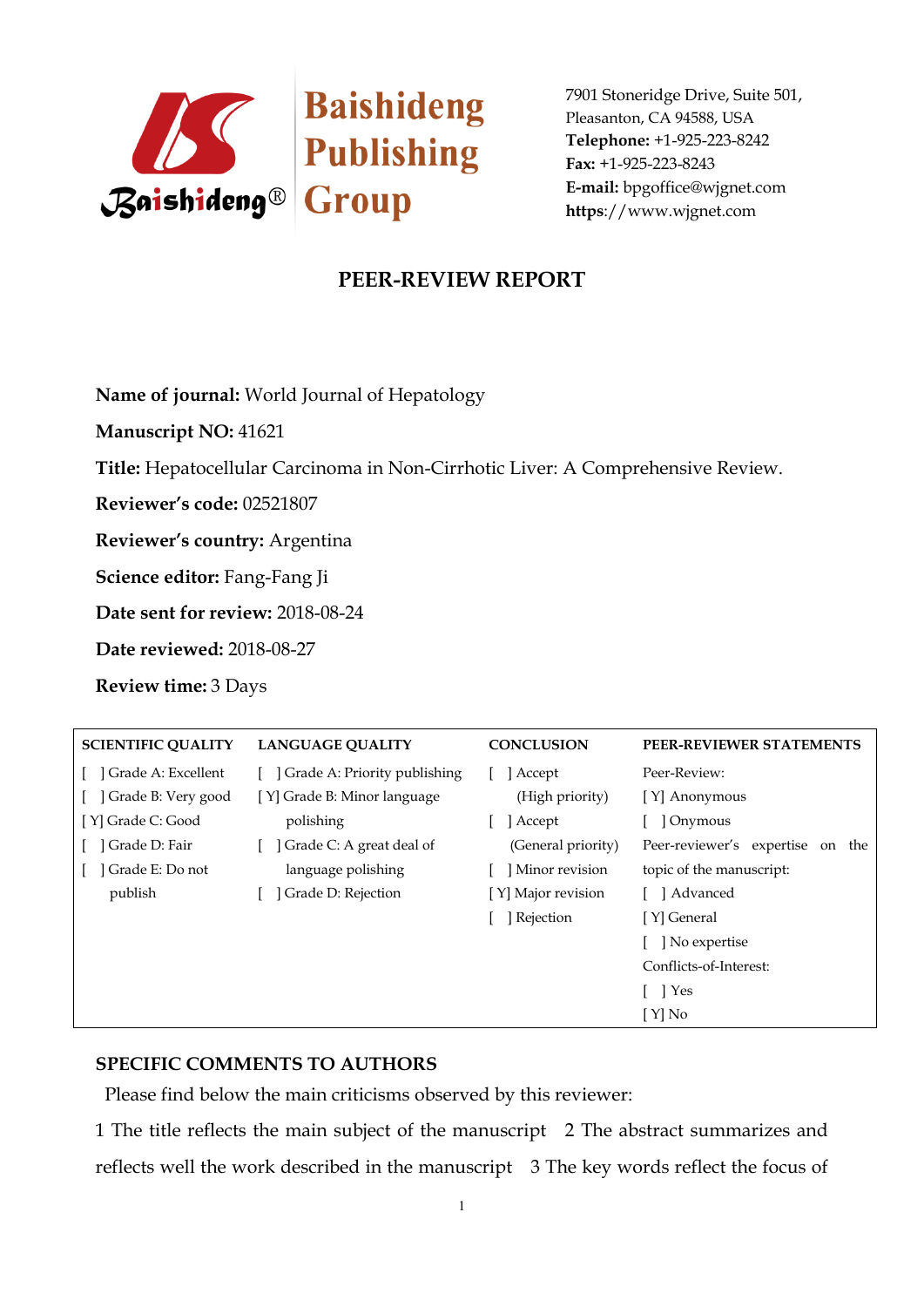

the manuscript. 4 The manuscript adequately describe the background and significance of the study. However, it should be ordened.

5 Taking into consideration that the review topic is a hot one, it is recommended to explain the methodology used to search in different bibliography databases.

**A methodology section is added (page 4)**

How the authors have carried out the search?

**A comprehensive literature search was performed and research papers regarding non-cirrhotic HCC and related literature was analyzed to prepare this review article. Special emphasis was placed on research related to the diagnosis and management of non-cirrhotic HCC in the last 5 years**

which period of time havebeen involved?

**Special emphasis was placed on research related to the diagnosis and management of non-cirrhotic HCC in the last 5 years**

How have they priorized the information and made data analysis in adequate detail? **A detailed data analysis was made searching the pubmed, scopus, Cochrane databases to ensure coverage of the topic in detail.**

6 What are the contributions that the review has made for research progress in this field? A section on contribution is added in the manuscript.

**Contribution title is included that lists the contribution made by this review.**

According to authors opinion it is only a modern one. But, for specialized readers it should be more explicited.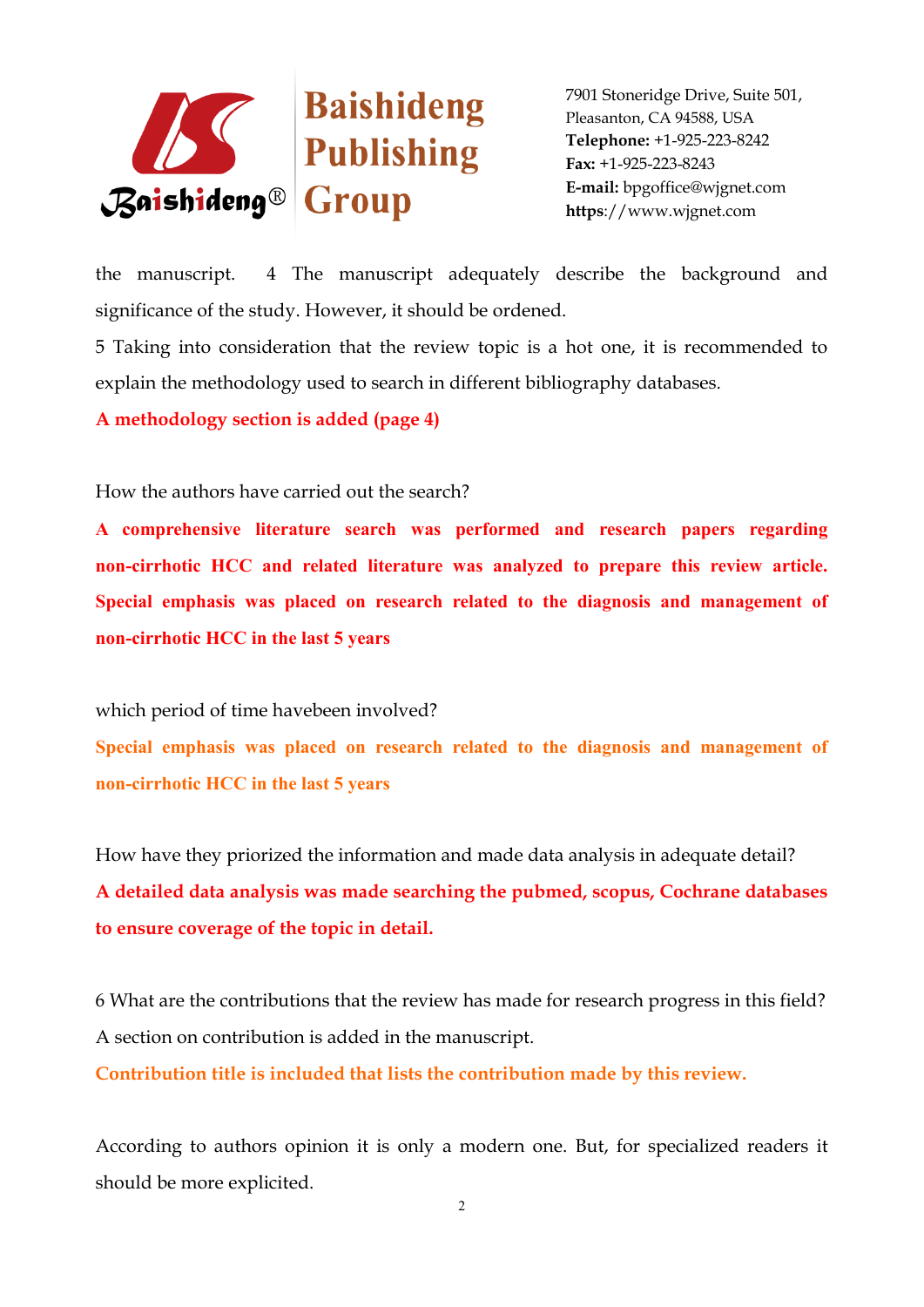

7 For this reviewer the manuscript did not priorize some topics in the text. As example, the causes that promote HCC are enlisted but not categorized which would be benefitial for readers.

**The risk factors are listed in the order of priority to ensure benefit to the readers.**

Similarly the available diagnostic tools should also be categorized according to their usefulness.

**Similarly diagnostic tools are also enlisted in the order of priority. For example US as the initial screening tool followed by CT scan and MRI.**

Some terms appear described only for specialists but not for unexpert readers (i.e. "BCP T1762/A1764 mutation..." page 5)

**Since the review is directed towards both expert and non-expert readers some specialized information such as BCP T1762/A1764 mutation is used**

8 The figures, and CT images should be more clear. In example, the authors should indicate with arrows tumoral mass for easier visualization.

**Thank you for this comment. Images have been redesigned according to the suggestion.**

It is important to define that images are property of the authors and clarify the legends.

**Thank you for this comment. It is mentioned in the main text and the legends are detailed out.**

9 The manuscript did not included any biostatistic analysis.

10 References. The manuscript references are unappropriately cited .

**Thank you for this comment. The references are now cited according to the journal's requirement.**

3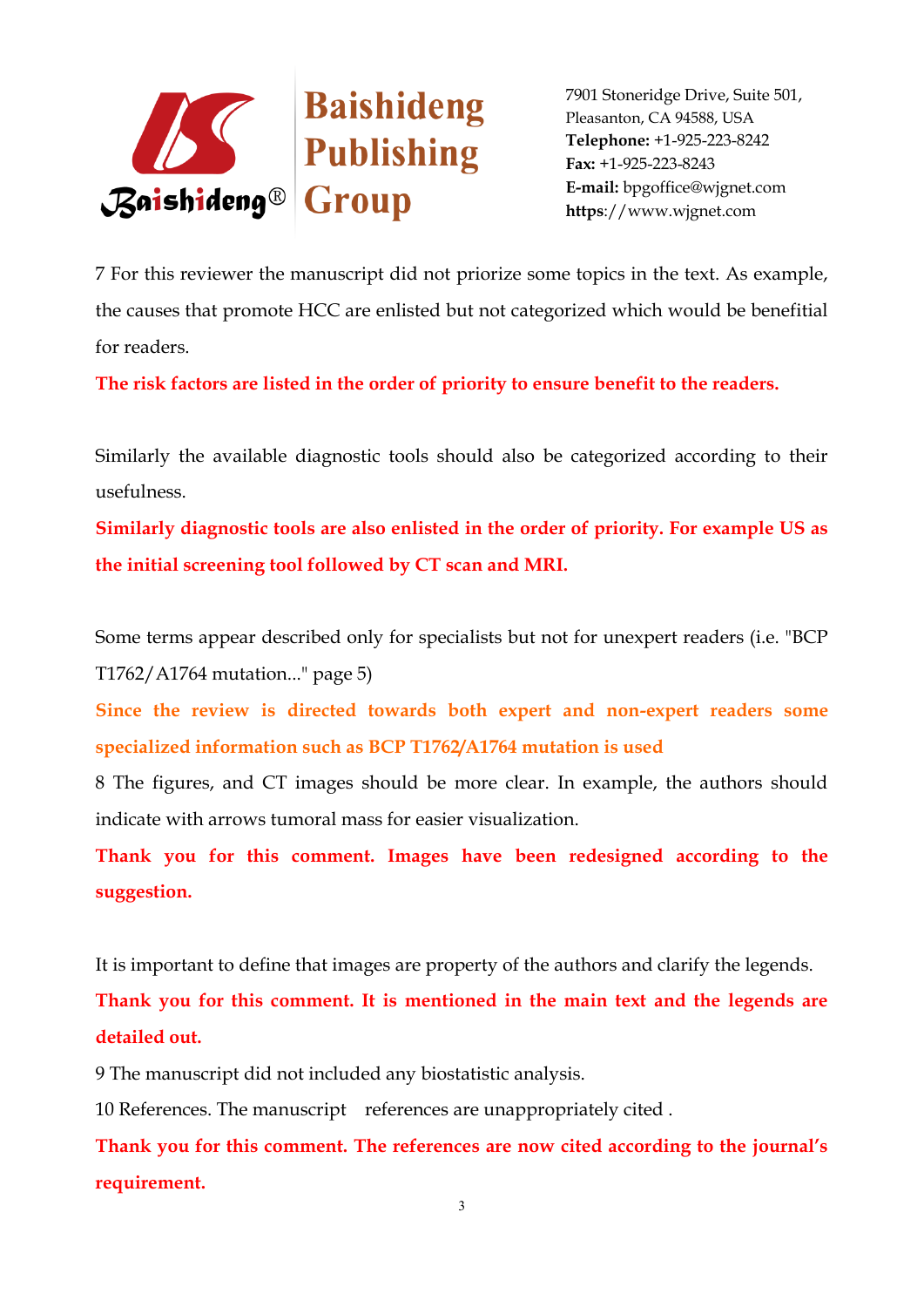

# **\**

## **INITIAL REVIEW OF THE MANUSCRIPT**

## *Google Search:*

- [ ] The same title
- [ ] Duplicate publication
- [ ] Plagiarism
- [ ] No

- [ ] The same title
- [ ] Duplicate publication
- [ ] Plagiarism
- $\lceil$   $\rceil$  No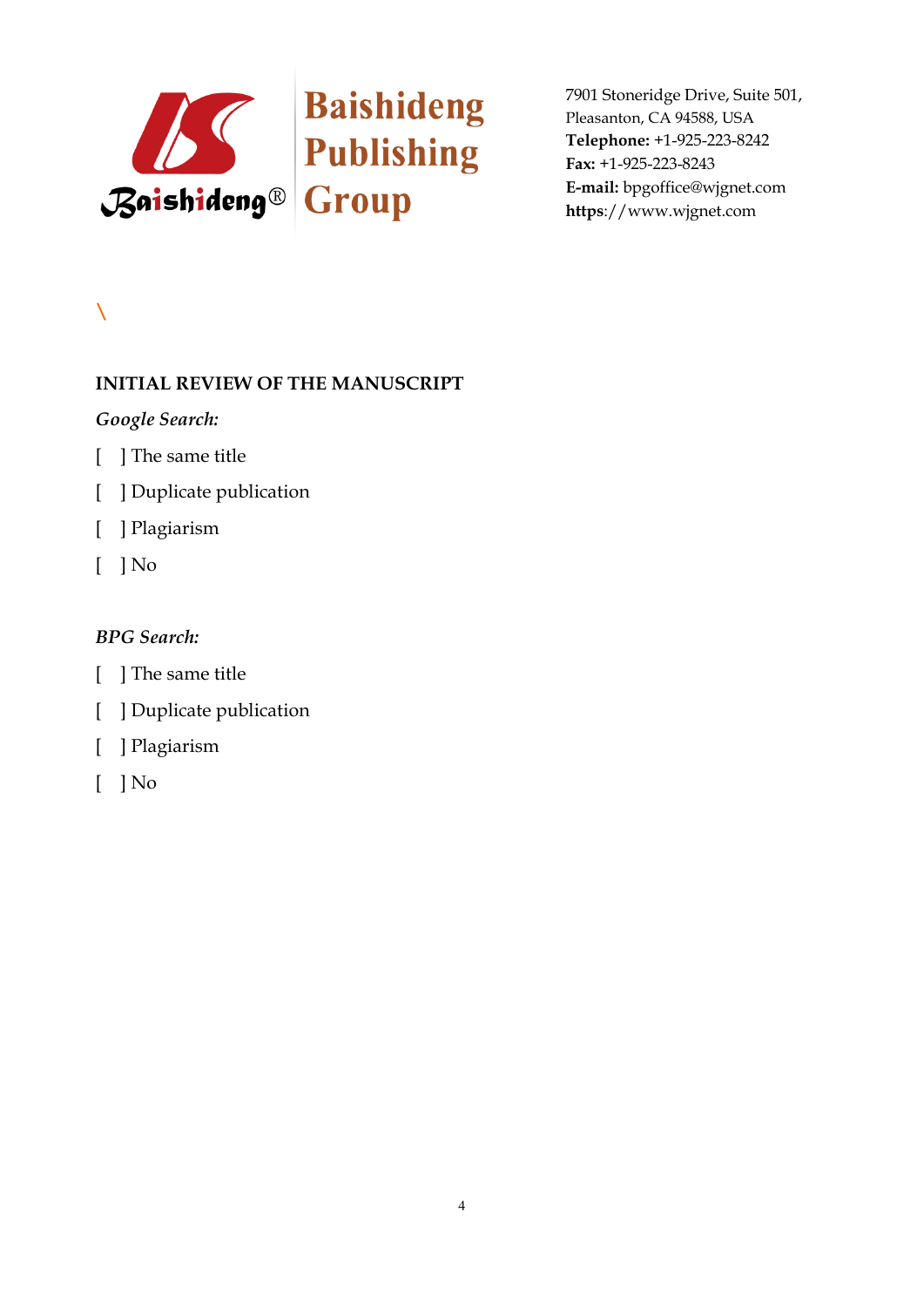

## **PEER-REVIEW REPORT**

**Name of journal:** World Journal of Hepatology

**Manuscript NO:** 41621

**Title:** Hepatocellular Carcinoma in Non-Cirrhotic Liver: A Comprehensive Review.

**Reviewer's code:** 02444752

**Reviewer's country:** China

**Science editor:** Fang-Fang Ji

**Date sent for review:** 2018-08-24

**Date reviewed:** 2018-08-31

**Review time:** 6 Days

| <b>SCIENTIFIC QUALITY</b> | <b>LANGUAGE QUALITY</b>          | <b>CONCLUSION</b>  | PEER-REVIEWER STATEMENTS               |
|---------------------------|----------------------------------|--------------------|----------------------------------------|
| Grade A: Excellent        | [Y] Grade A: Priority publishing | ] Accept           | Peer-Review:                           |
| [Y] Grade B: Very good    | Grade B: Minor language          | (High priority)    | [Y] Anonymous                          |
| ] Grade C: Good           | polishing                        | [Y] Accept         | 1 Onymous                              |
| Grade D: Fair             | Grade C: A great deal of         | (General priority) | Peer-reviewer's expertise<br>the<br>on |
| Grade E: Do not           | language polishing               | Minor revision     | topic of the manuscript:               |
| publish                   | Grade D: Rejection               | Major revision     | [ ] Advanced                           |
|                           |                                  | ] Rejection        | [Y] General                            |
|                           |                                  |                    | ] No expertise                         |
|                           |                                  |                    | Conflicts-of-Interest:                 |
|                           |                                  |                    | T Pes                                  |
|                           |                                  |                    | [ Y] No                                |

### **SPECIFIC COMMENTS TO AUTHORS**

This review was well written and informative, but the references should be formatted according to "instruction to authors".

**We thank the reviewer for this valuable comment. References are now formatted**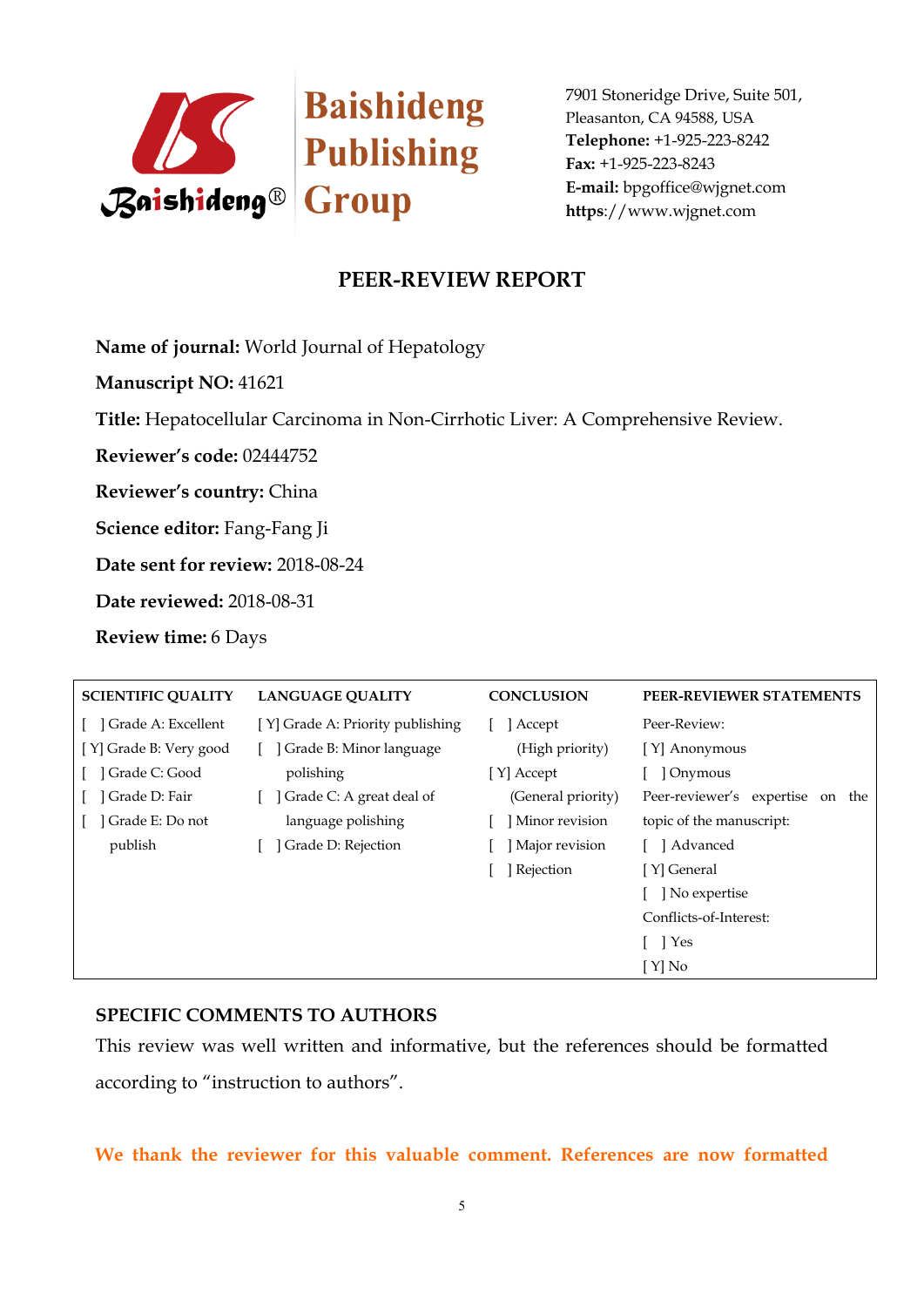

## **according to the journal's directions.**

## **INITIAL REVIEW OF THE MANUSCRIPT**

## *Google Search:*

- [ ] The same title
- [ ] Duplicate publication
- [ ] Plagiarism
- $[$   $]$  No

- [ ] The same title
- [ ] Duplicate publication
- [ ] Plagiarism
- [ ] No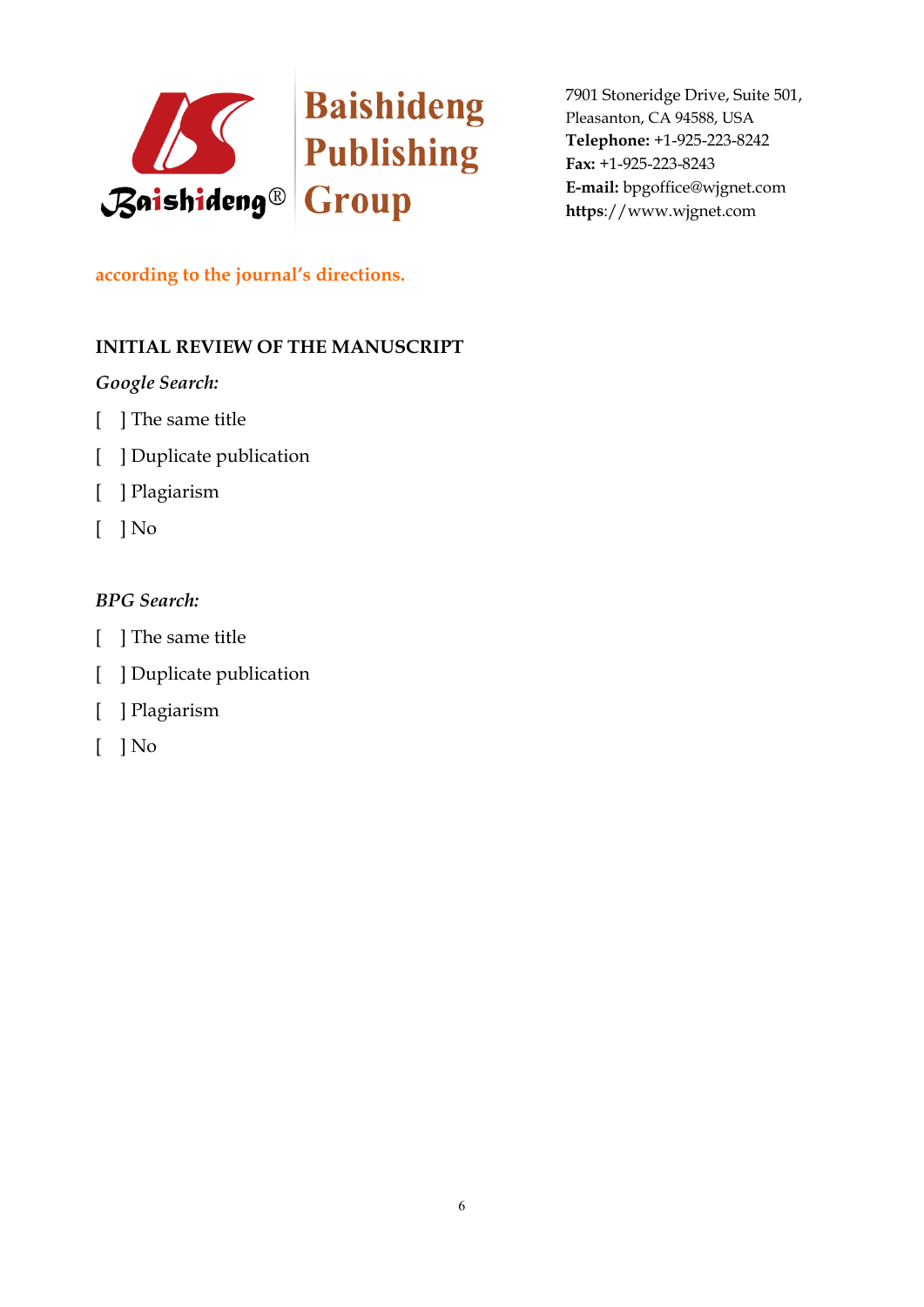

## **PEER-REVIEW REPORT**

**Name of journal:** World Journal of Hepatology

**Manuscript NO:** 41621

**Title:** Hepatocellular Carcinoma in Non-Cirrhotic Liver: A Comprehensive Review.

**Reviewer's code:** 02861252

**Reviewer's country:** Turkey

**Science editor:** Fang-Fang Ji

**Date sent for review:** 2018-08-24

**Date reviewed:** 2018-09-01

**Review time:** 8 Days

| <b>SCIENTIFIC QUALITY</b> | <b>LANGUAGE QUALITY</b>          | <b>CONCLUSION</b>  | PEER-REVIEWER STATEMENTS               |
|---------------------------|----------------------------------|--------------------|----------------------------------------|
| Grade A: Excellent        | [Y] Grade A: Priority publishing | [Y] Accept         | Peer-Review:                           |
| [Y] Grade B: Very good    | Grade B: Minor language          | (High priority)    | Anonymous                              |
| Grade C: Good             | polishing                        | Accept             | [Y] Onymous                            |
| Grade D: Fair             | Grade C: A great deal of         | (General priority) | Peer-reviewer's expertise<br>the<br>on |
| Grade E: Do not           | language polishing               | Minor revision     | topic of the manuscript:               |
| publish                   | Grade D: Rejection               | Major revision     | [Y] Advanced                           |
|                           |                                  | Rejection          | ] General                              |
|                           |                                  |                    | No expertise                           |
|                           |                                  |                    | Conflicts-of-Interest:                 |
|                           |                                  |                    | T Pes                                  |
|                           |                                  |                    | [Y] No                                 |

### **SPECIFIC COMMENTS TO AUTHORS**

Very specific and important issue. Thank you for good research suggestions.

**We thank the reviewer for appreciation of this important review.**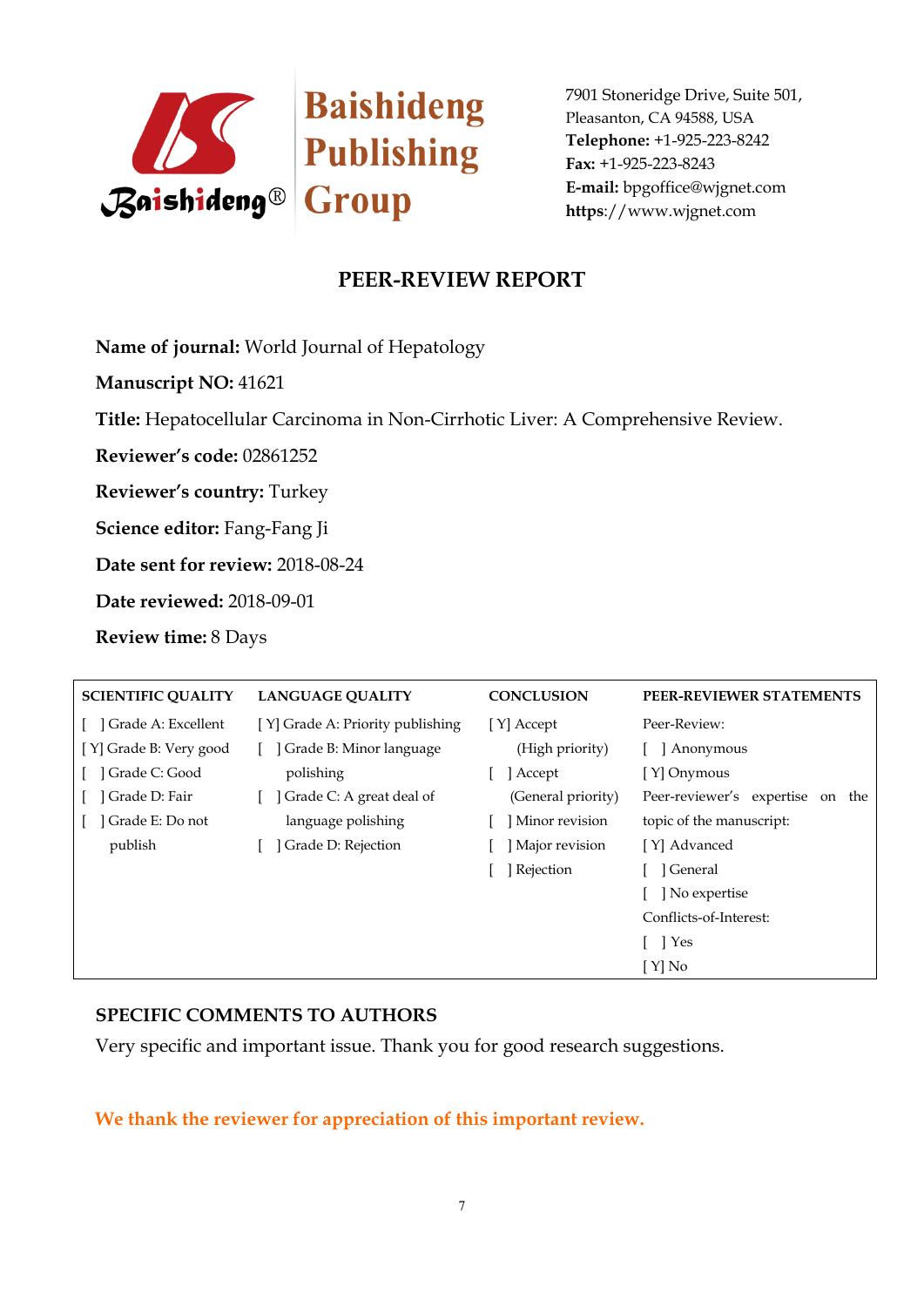

## **INITIAL REVIEW OF THE MANUSCRIPT**

## *Google Search:*

- [ ] The same title
- [ ] Duplicate publication
- [ ] Plagiarism
- $\lceil$   $\rceil$  No

- [ ] The same title
- [ ] Duplicate publication
- [ ] Plagiarism
- $\lceil$   $\rceil$  No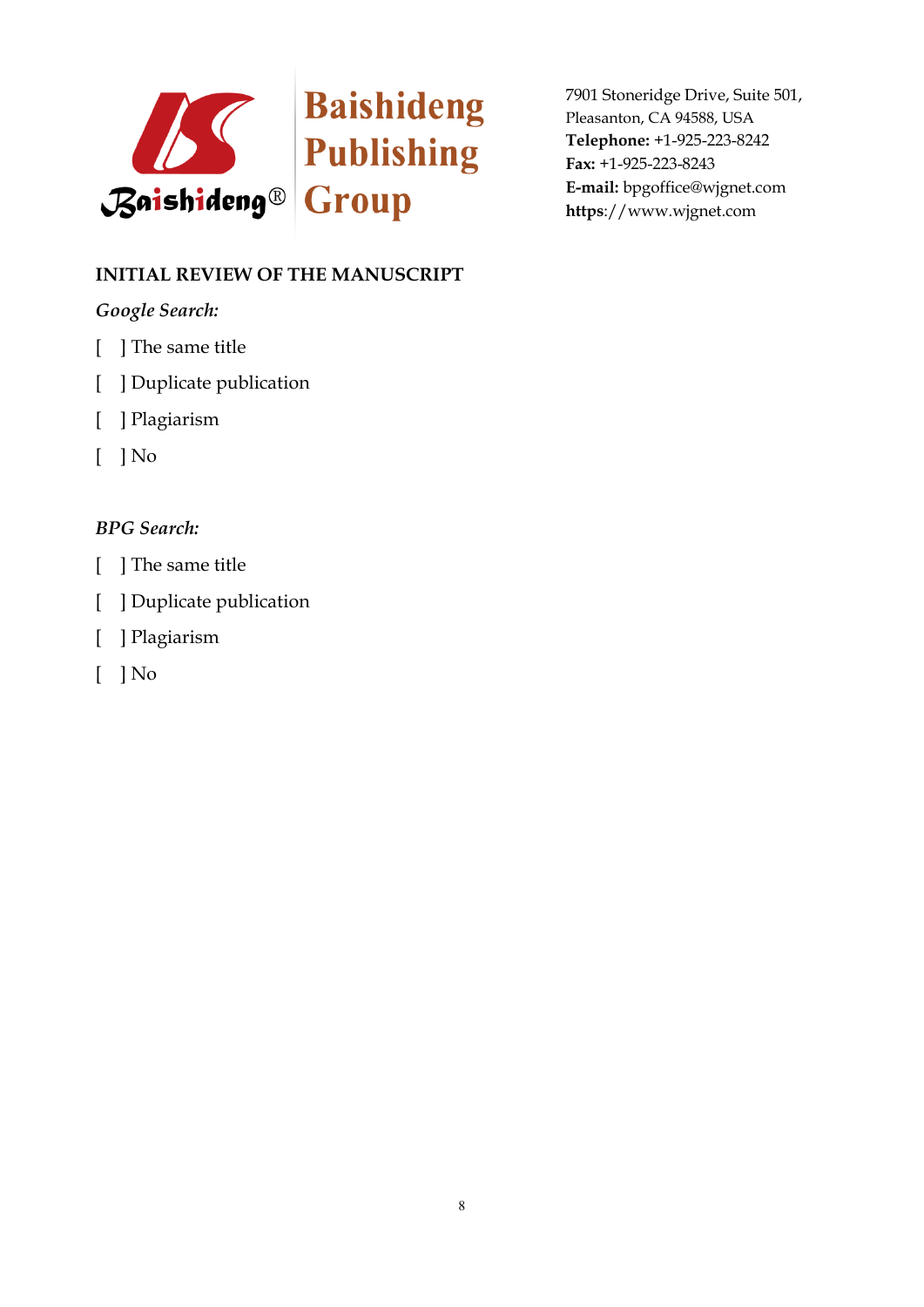

## **PEER-REVIEW REPORT**

**Name of journal:** World Journal of Hepatology

**Manuscript NO:** 41621

**Title:** Hepatocellular Carcinoma in Non-Cirrhotic Liver: A Comprehensive Review.

**Reviewer's code:** 02942798

**Reviewer's country:** Slovakia

**Science editor:** Fang-Fang Ji

**Date sent for review:** 2018-08-24

**Date reviewed:** 2018-09-02

**Review time:** 9 Days

| <b>SCIENTIFIC QUALITY</b> | <b>LANGUAGE QUALITY</b>          | <b>CONCLUSION</b>  | PEER-REVIEWER STATEMENTS               |
|---------------------------|----------------------------------|--------------------|----------------------------------------|
| ] Grade A: Excellent      | [Y] Grade A: Priority publishing | Accept             | Peer-Review:                           |
| ] Grade B: Very good      | Grade B: Minor language          | (High priority)    | [Y] Anonymous                          |
| [Y] Grade C: Good         | polishing                        | ] Accept           | Onymous                                |
| Grade D: Fair             | Grade C: A great deal of         | (General priority) | Peer-reviewer's expertise<br>the<br>on |
| Grade E: Do not           | language polishing               | Minor revision     | topic of the manuscript:               |
| publish                   | Grade D: Rejection               | [Y] Major revision | [ ] Advanced                           |
|                           |                                  | Rejection          | [Y] General                            |
|                           |                                  |                    | No expertise                           |
|                           |                                  |                    | Conflicts-of-Interest:                 |
|                           |                                  |                    | [ ] Yes                                |
|                           |                                  |                    | [ Y] No                                |

#### **SPECIFIC COMMENTS TO AUTHORS**

Dear sir, thank you to select me to review manuscript: Desai A et al. Hepatocellular Carcinoma in Non-Cirrhotic Liver: A Comprehensive Review. Paper summarizes epidemiology, risk factors, diagnostic methods and management of hepatocellular cancer (HCC) in non-cirrhotic liver. Manuscript is well written, but some changes are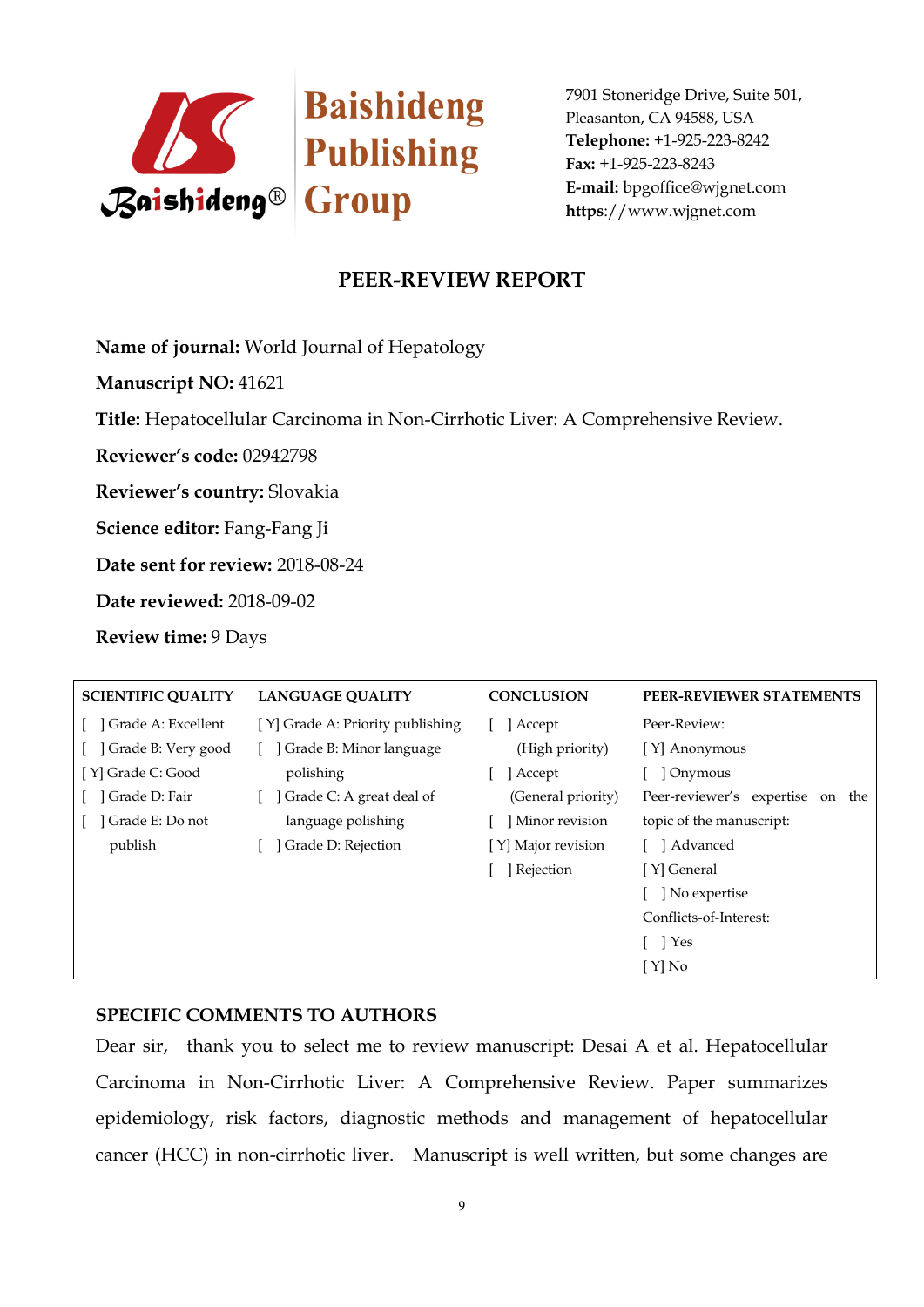

recommended:

1) Not only MetSy and obesity, but also overweight is associated with higher risk of HCC. Overweight and obesity increase HCC prevalence in general pupulation and especially in HBV and HCV patients (Rahman R et al. World J Gastrointest Oncol. 2013;5(9):186-94. doi: 10.4251/wjgo.v5.i9.186 ).

**Thank you for this comment. This information and the reference is now included in the main text of the manuscript (Page 6, line 10).**

2) HBV viral load is an independent risk factor for HCC in patients with chronic hepatitis B. Please comment these data in special paragraph.

**Thank you for this comment. This has been addressed now included in the maintext (page 6, last 3 lines).**

3) F3 fibrosis in NAFDL, HBV and HCV patients is associated with high risk of developing HCC. Please comment in special paragraph clinical data and surveillance in this group of patients.

**Thank you for this comment. This information is added in the maintext (page 7)**

Please add to abstract: Grade F3 fibrosis (Metavir) is associated with high risk ov HCC in NAFLD, HBV and HCV patients.

**Thank you for this comment. This information is added to abstract (page 3).**

4) HCC prevalence in Wilson´s disease is lower than in other inherited disease, please add 1 or 2 sentences in text.

**Thank you for this comment. This information is added to the text. (Page 10)**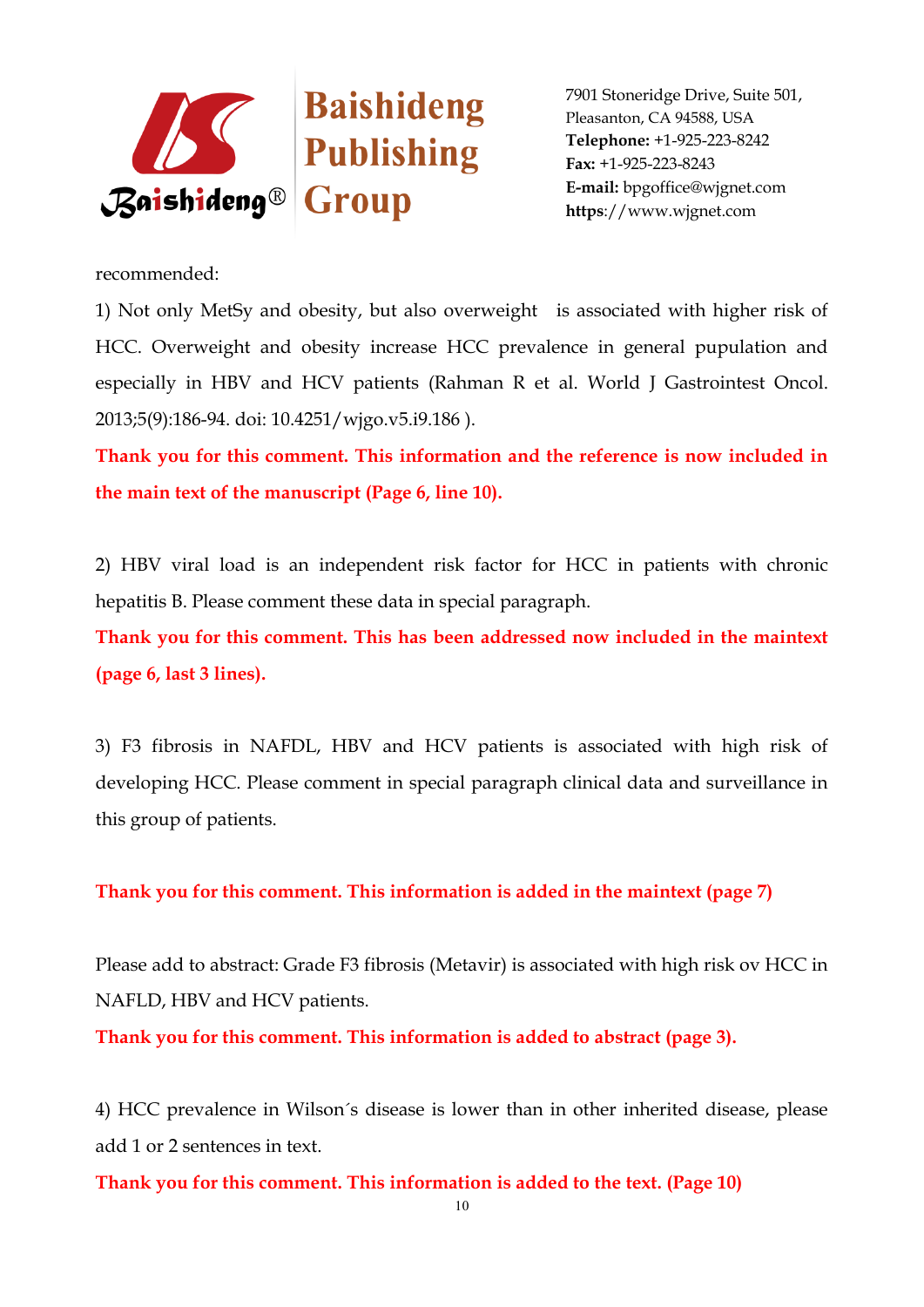

5) Malignant transformation of hepatocellular adenomas into hepatocellular carcinomas is not described in review, please add one special paragraph

**Thank you for this comment. This information is added in a new special paragraph in the maintext (page 11).**

6) Chapter Alpha-Fetoprotein: Please emphasize the role of AFP dynamics for identifying of HCC patients.

**Thank you for this comment. This information is now added to the maintext (page 12).**

7) Please report in short paragraph differences in the clinical course and management of HCC in non-cirrhotic liver compared to cirrhotic HCC patients.

**Thank you for this comment. This information is presented in the keypoints section (page 2).**

I recommend to publish this interesting review for publication in World Journal of Hepatology after accpetation of major changes.

## **INITIAL REVIEW OF THE MANUSCRIPT**

### *Google Search:*

- [ ] The same title
- [ ] Duplicate publication
- [ ] Plagiarism
- $\lceil \;\; \rceil$  No

### *BPG Search:*

[ ] The same title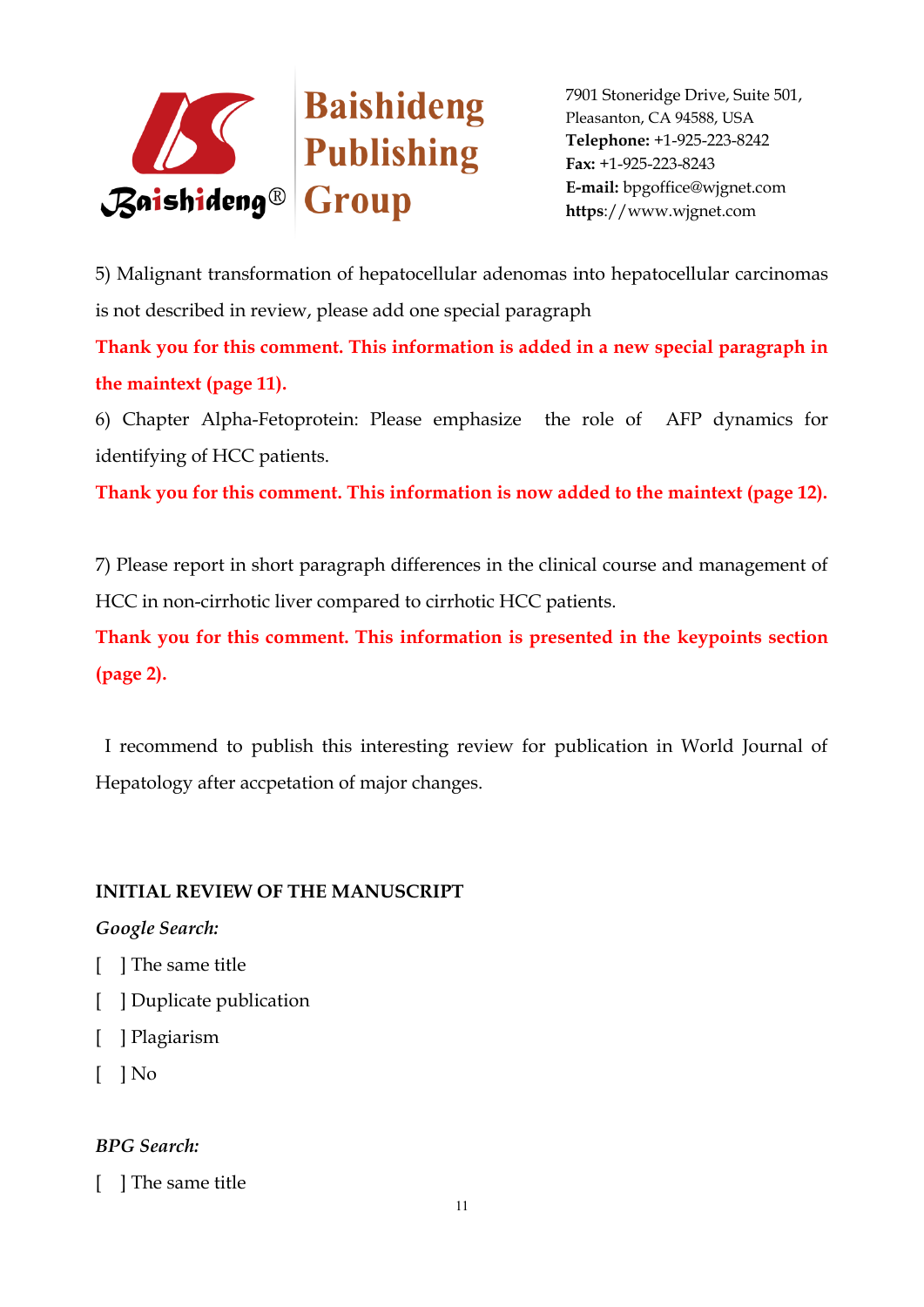

- [ ] Duplicate publication
- [ ] Plagiarism
- $[$   $]$  No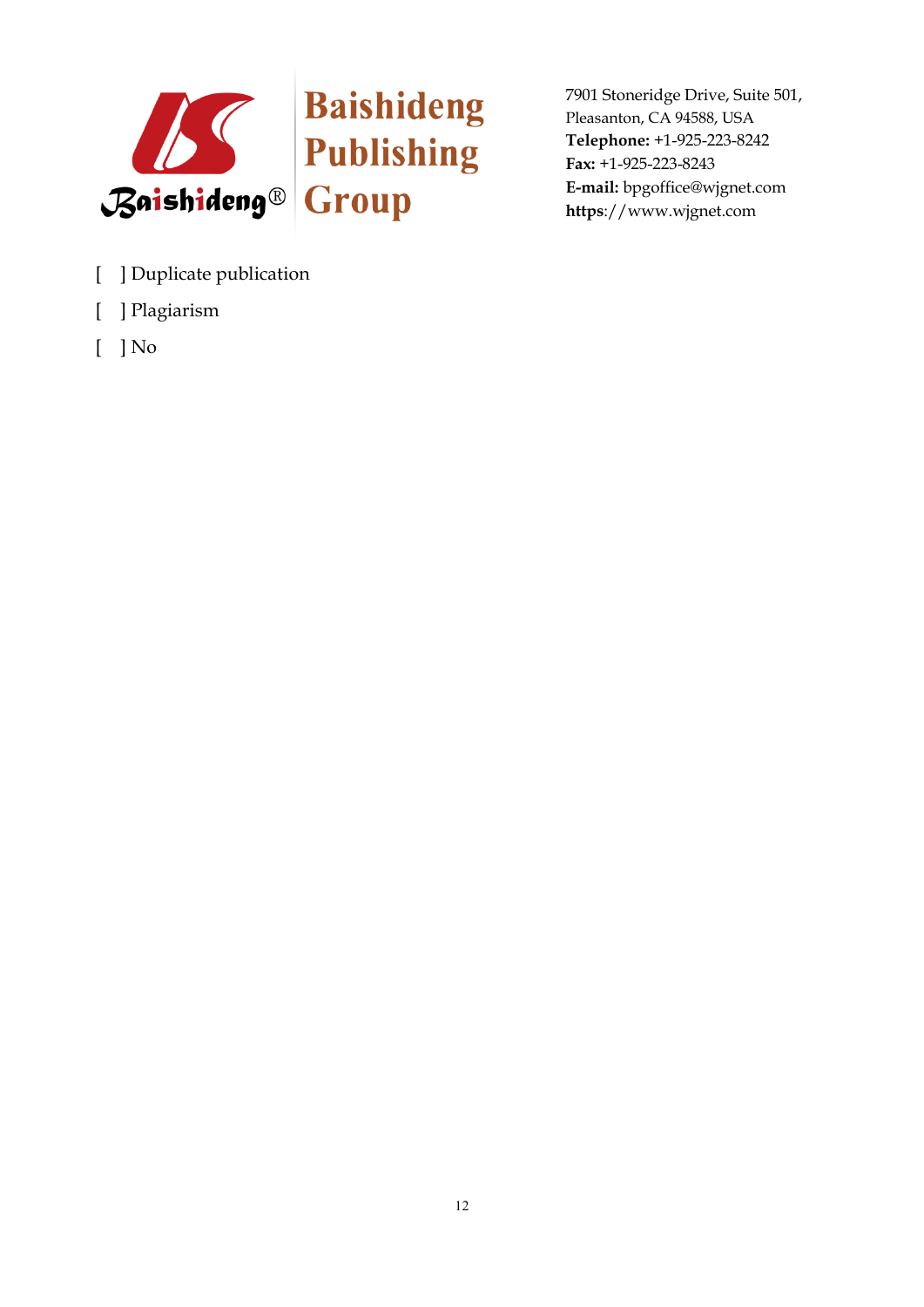

## **PEER-REVIEW REPORT**

**Name of journal:** World Journal of Hepatology

**Manuscript NO:** 41621

**Title:** Hepatocellular Carcinoma in Non-Cirrhotic Liver: A Comprehensive Review.

**Reviewer's code:** 03253490

**Reviewer's country:** Turkey

**Science editor:** Fang-Fang Ji

**Date sent for review:** 2018-08-24

**Date reviewed:** 2018-09-03

**Review time:** 9 Days

| <b>SCIENTIFIC QUALITY</b> | <b>LANGUAGE QUALITY</b>      | <b>CONCLUSION</b>  | PEER-REVIEWER STATEMENTS            |
|---------------------------|------------------------------|--------------------|-------------------------------------|
| ] Grade A: Excellent      | Grade A: Priority publishing | Accept             | Peer-Review:                        |
| ] Grade B: Very good      | [Y] Grade B: Minor language  | (High priority)    | [Y] Anonymous                       |
| [Y] Grade C: Good         | polishing                    | Accept             | Onymous                             |
| Grade D: Fair             | Grade C: A great deal of     | (General priority) | Peer-reviewer's expertise<br>on the |
| Grade E: Do not           | language polishing           | Minor revision     | topic of the manuscript:            |
| publish                   | Grade D: Rejection           | [Y] Major revision | [Y] Advanced                        |
|                           |                              | Rejection          | ] General                           |
|                           |                              |                    | No expertise                        |
|                           |                              |                    | Conflicts-of-Interest:              |
|                           |                              |                    | [ ] Yes                             |
|                           |                              |                    | [ Y] No                             |

#### **SPECIFIC COMMENTS TO AUTHORS**

Desai et al. discusses the epidemiology, risk factors, clinical features, diagnosis and management of HCC in non-cirrhotic patients in this review. The idea is smart and the review is very usefull.

Some issues raised: 1-Hepatit B, Hepatitis C parts in risk factors section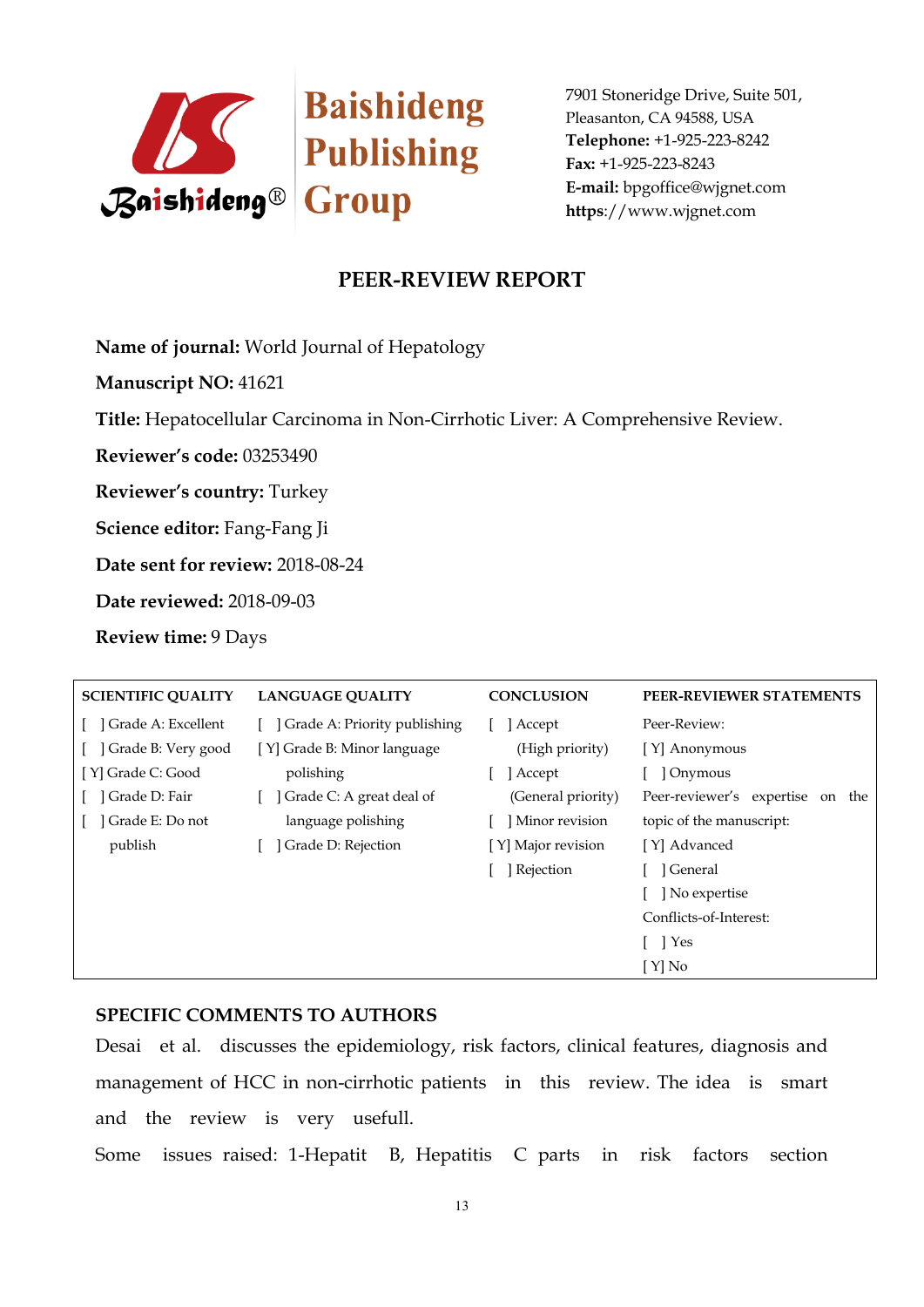

should be more detailed (active viral replication, inactive HBV carriers,effects of HBV and HCV treatments etc.)

**Thank you for this comment. This information is present on page 6 and 7.**

2-NAFLD part in risk factors section is too short and should be more detailed (pathogenesis, DM, comorbidities, obesitiy etc..)

**Thank you for this comment. This section is expanded to include more information on NAFLD. (page 5)**

3-New studies about micro RNAs, ıron metabolism ( ferroptosis etc.) should be added to this review.

**Thank you for this comment. A new section on microRNAs is added on page 21.**

## **INITIAL REVIEW OF THE MANUSCRIPT**

### *Google Search:*

- [ ] The same title
- [ ] Duplicate publication
- [ ] Plagiarism
- $\lceil$   $\rceil$  No

- [ ] The same title
- [ ] Duplicate publication
- [ ] Plagiarism
- $\lceil$  | No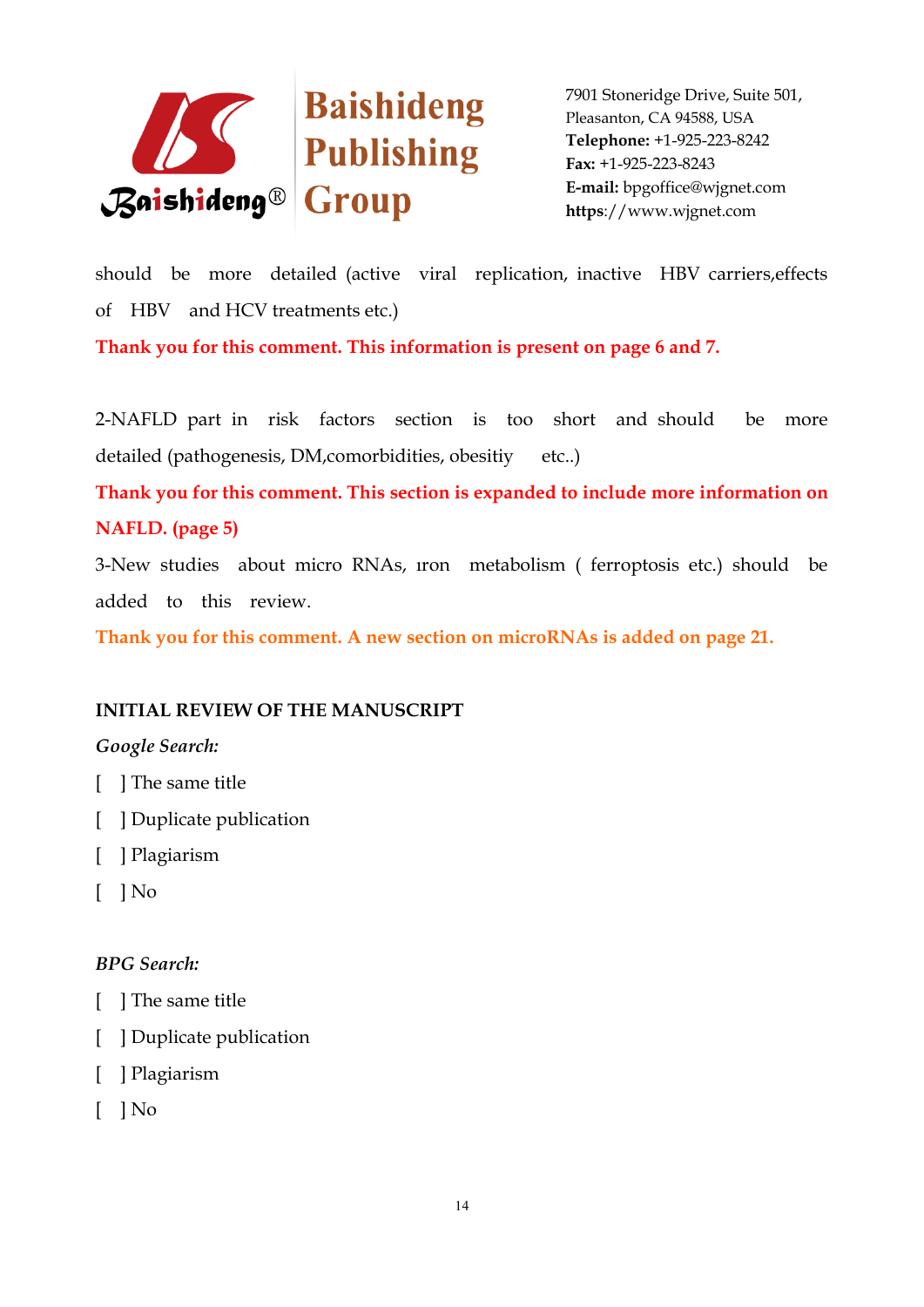

## **PEER-REVIEW REPORT**

**Name of journal:** World Journal of Hepatology

**Manuscript NO:** 41621

**Title:** Hepatocellular Carcinoma in Non-Cirrhotic Liver: A Comprehensive Review.

**Reviewer's code:** 03476715

**Reviewer's country:** China

**Science editor:** Fang-Fang Ji

**Date sent for review:** 2018-08-24

**Date reviewed:** 2018-09-04

**Review time:** 10 Days

| <b>SCIENTIFIC QUALITY</b> | <b>LANGUAGE QUALITY</b>          | <b>CONCLUSION</b>  | PEER-REVIEWER STATEMENTS               |
|---------------------------|----------------------------------|--------------------|----------------------------------------|
| Grade A: Excellent        | [Y] Grade A: Priority publishing | ] Accept           | Peer-Review:                           |
| Grade B: Very good        | Grade B: Minor language          | (High priority)    | [Y] Anonymous                          |
| [Y] Grade C: Good         | polishing                        | Accept             | Onymous                                |
| ] Grade D: Fair           | Grade C: A great deal of         | (General priority) | Peer-reviewer's expertise<br>the<br>on |
| Grade E: Do not           | language polishing               | [Y] Minor revision | topic of the manuscript:               |
| publish                   | Grade D: Rejection               | Major revision     | ] Advanced                             |
|                           |                                  | Rejection          | [Y] General                            |
|                           |                                  |                    | No expertise                           |
|                           |                                  |                    | Conflicts-of-Interest:                 |
|                           |                                  |                    | [ ] Yes                                |
|                           |                                  |                    | [Y] No                                 |

#### **SPECIFIC COMMENTS TO AUTHORS**

In this comprehensive review, the authors summarized the pathology, epidemiology, diagnosis, treatments and prognosis of HCC in non-cirrhotic patients. The manuscript was well-written and very informative. However, I think the authors should focus on the distinctive features of HCC in non-cirrhotic liver and provide more information of the